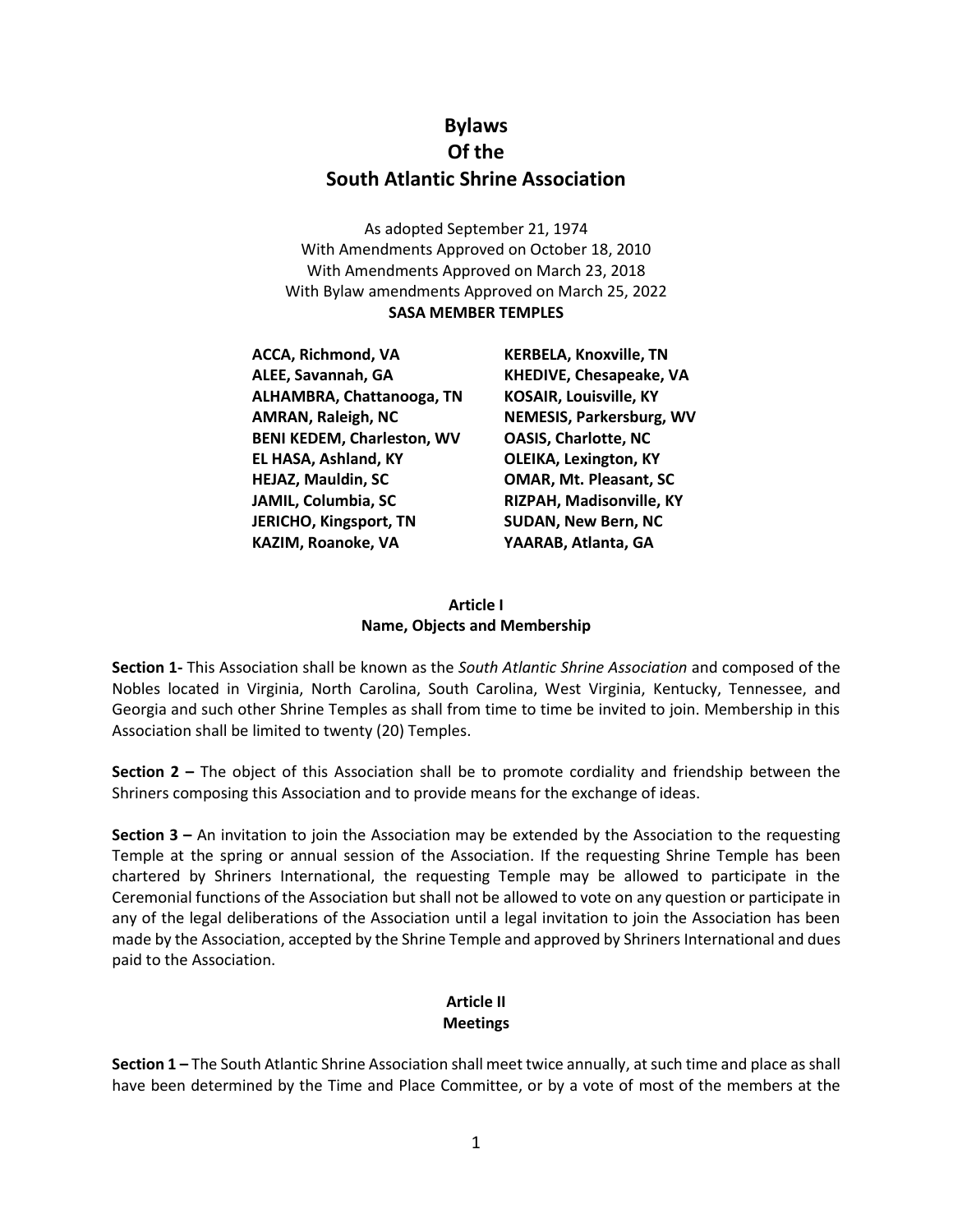previous meeting. The Association shall hold a spring meeting each year and its annual meeting in the autumn months of the year. Business of the Association may be conducted at either meeting.

**Section 2 –** At every meeting all questions shall be determined by a majority of those present and actually voting, except amendments to these bylaws, as herein provided. The presiding officer shall not vote except in case of a tie, when he shall have the deciding vote.

**Section 3 –** The Welfare and Advisory Committee and the Representatives of the Association shall meet each year during the months of March or April and at the Fall Annual meeting at the time and place determined by the President.

**Section 4 –** The President may call special meetings in any emergency at any time and place. When requested by twenty (20) members of the Association, representing at least six (6) Shrine Temples, the President must call a special meeting; written notice of any special meeting shall be given to each Association member Temple, stating the business to be considered at the special meeting.

**Section 5 –**Twenty-four (24) members representing at least six (6) Shrine Temples shall constitute a quorum for the transaction of business.

**Section 6 –** Written **or email** notice of meetings of this Association shall be mailed at least ten (10) days prior to the meetings by the Secretary of the Association to the Recorder of each Shrine Temple,

#### **Article III Representatives**

**Section 1 –** The Representatives of the Association shall be composed of Potentates, Chief Rabbans, Assistant Rabbans, Recorders and two additional Representatives to be elected by **each member** Temple. All elected officers of the Association, all Imperial Officers, and Past Imperial Potentates within the jurisdiction of the Association shall be Representatives at large with all rights and privileges. All Past Presidents of the Association and all Past Potentates shall be Representatives "Ad Vitem" with all rights and privileges. Those who have served as Representatives for ten (10) years and have been elected to Emeritus status by the Association shall be a Representative with all rights and privileges for life.

**Section 2 –** Any Representative who shall demit from the Shrine, or who is suspended or expelled by any Temple composing this Association or found guilty of a felony or a criminal offense involving moral turpitude, shall cease to be a Representative.

**Section 3 –**If for any cause a Representative cannot attend any meetings, the Potentate may appoint an alternate Representative to act in his place. The Recorder of the Temple in which the vacancy occurs shall notify the secretary of the Association no later than five (5) days prior to the spring or annual meeting of the appointment.

**Section 4 –** The Recorder of each Shrine Temple shall within thirty (30) days after election of the Representatives, notify the Secretary/Treasurer of the Association of the names and contact information including, address, email address and telephone information of its Representatives.

**Section 5 –** Any Representative who shall have been elected by his Temple for 10 years and has attended the sessions to which elected, shall be entitled to the rank and distinction of Emeritus Representative in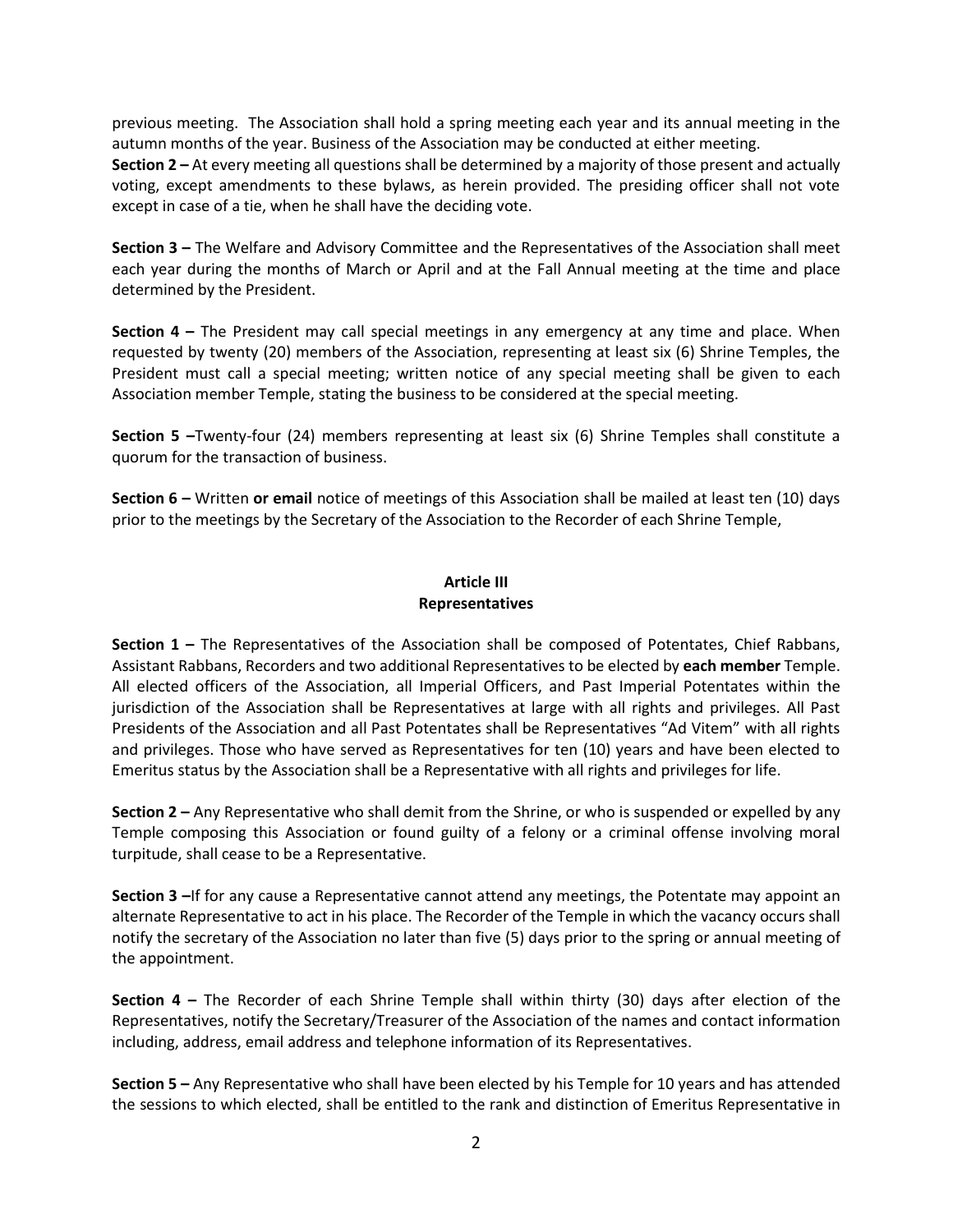the South Atlantic Association. The records of his Temple and of this Association shall confirm his election and attendance.

#### **Article IV Officers, Their Titles, Election, Tenure of Office**

**Section 1 –** The officers of the South Atlantic Shrine Association shall be as follows:

President First Vice President Second Vice President Third Vice President Fourth Vice President Fifth Vice President Secretary/Treasurer

All of whom shall be Representatives of this body.

The South Atlantic Shrine Association has adopted a policy for naming of its officers, the following rotation by areas. Beginning with Oleika Temple in 2020, the fifth vice president shall be nominated on a rotating basis by the member Shrine Temples of the South Atlantic Shrine Association by the following regions and by charter date within those regions: Region 1: Hejaz, Jamil, Omar, Alee; Region 2: Oasis, Sudan, Amran, Yaarab; Region 3: Acca, Khedive, Kazim, Jericho; Region 4 – Beni Kedem, Nemesis, Kerbela, Alhambra; Region 5: Oleika, Rizpah, El Hasa, Kosair.

In the event the vacancy occurs at the level of President, the First Vice President of the South Atlantic Shrine Association shall assume office as acting President. This action in no way shall affect the line of succession of the Member Temple and their elected Vice Presidents nor their term as President.

# **Article V President's Duties**

**Section 1 –** The President is the Executive Officer of the Association and shall preside over all stated and special meetings.

**Section 2 –** When in his judgment and the good of the Association requires a meeting; he shall have the power to call special meetings of the Association, specifying the business to be laid before it.

**Section 3 –** He may do all such other acts and perform all such other duties, not inconsistent with the bylaws, as, in his judgment, the interest of the Association requires.

**Section 4 –** The following standing committees, each consisting of the three (3) Representatives of the Association except Time and Place, shall either be appointed by the President or by the office held.

**Credentials –** The Fifth Vice President shall chair the Credentials Committee and he shall examine and report on the credentials of the Representatives to the membership. This committee shall meet at both the Spring and Fall meeting prior to the Business Meetings.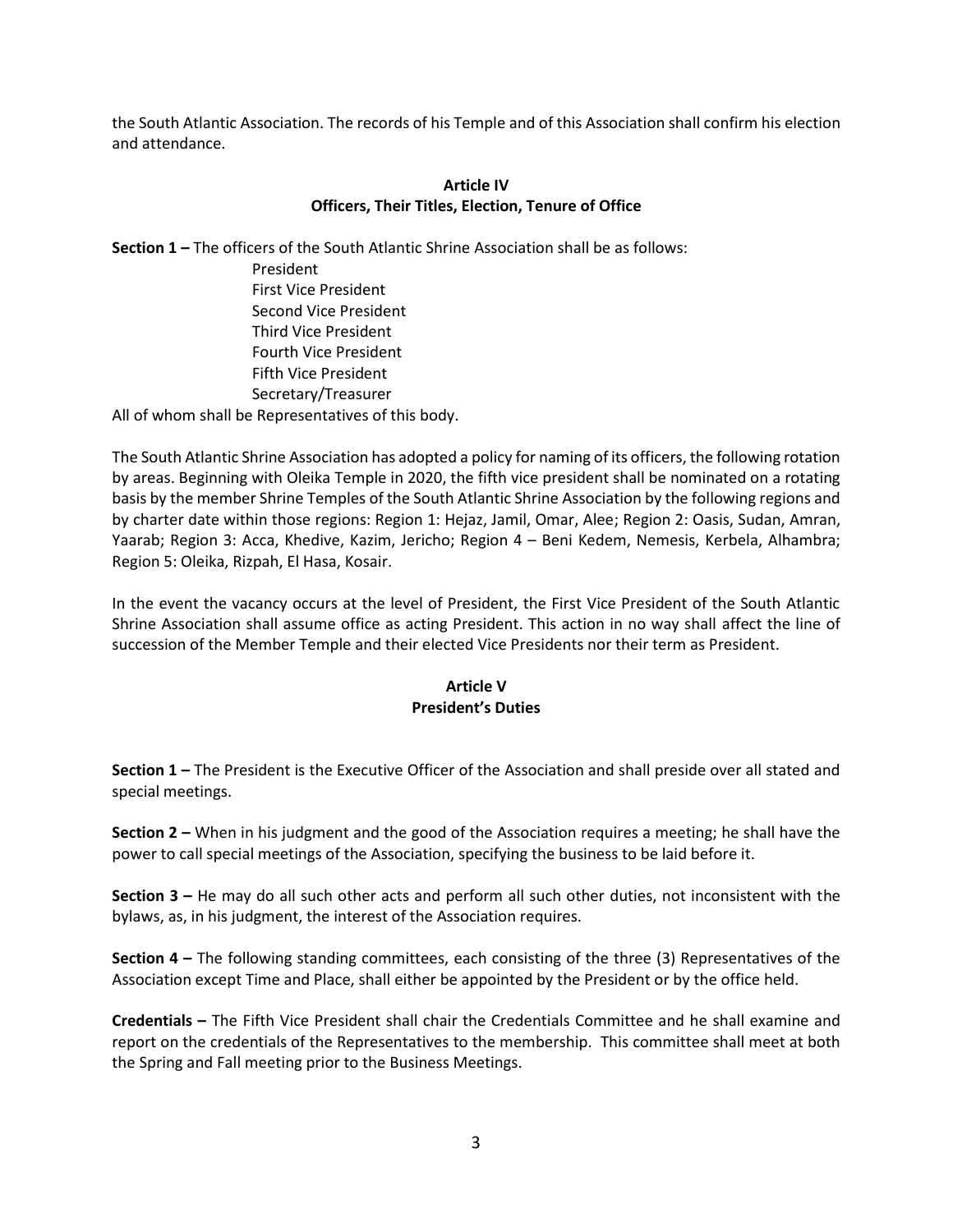**Finance and Audit –** The Third Vice President shall be chairman of the Finance and Audit Committee and this committee shall examine the Books of the Secretary/Treasurer and report at the annual meeting to the Representatives such changes as the Committee may deem to be appropriate and necessary. They shall meet with the incoming President and Officers of the Association to review the Association's budget as well as the budget for the spring and annual meetings prepared by the incoming President for the approval of the Representatives of the Association. They shall receive from the Director General the complete set of books of the spring and annual meetings within sixty (60) days of the close of the meetings. They shall review same and report their findings at the next meeting of the Association to the Representatives. This committee shall meet at both the Spring and Fall meeting prior to the Business Meetings.

**Necrology –** The Necrology Committee shall be composed of the Fourth Vice President as Chairman, and he will coordinate the program with the SASA Chaplin and shall provide a fitting memorial service for the deceased Nobles who have entered the unseen Temple since the last annual meeting. This committee shall meet at both the Spring and Fall meeting prior to the Business Meetings.

**Time and Place –** The Time and Place Committee shall be composed of the First Vice President as Chairman; the Second, Third and Fourth Vice Presidents and the Secretary/Treasurer will serve as the committee. The Secretary/Treasurer shall serve as Secretary of this Committee.

This Committee shall present its report in writing to the membership at the next meeting following its considerations, and the membership shall vote on the recommendation of the Committee, and such vote will be binding on the Association for three (3) years, except in cases of extreme emergency, the Welfare and Advisory Committee may change the location on the recommendation of the Time and Place Committee. This committee shall meet at both the Spring and Fall meeting prior to the Business Meetings.

**Welfare and Advisory –** The welfare and Advisory Committee shall be composed of the Officers and Past Presidents of the Association. The Committee shall meet prior to the spring and annual meetings of the Association. As requested, this Committee shall provide advice and assistance to the Officers of the Association.

**Nominating –** The Nominating Committee shall be appointed by the President and shall receive the recommendation of the proper Temple whose turn it is to submit an Officer nomination, subject to an inquiry. The Committee shall investigate and report to the Association on matters referred to them. This committee shall meet at both the Spring and Fall meeting prior to the Business Meetings.

**Legal –** The Legal Committee shall be composed by the Second Vice President as Chairman and shall review all contracts greater than \$1,000, prior to the Association entering same. They shall review all bylaw amendments as presented from time to time. The chairman of the Committee shall appoint a committee member who has a law background to serve as the parliamentarian at all meetings of the Association, in his absence the Second Vice President appoints another member of the Committee to act as parliamentarian. This committee shall meet at both the Spring and Fall meeting prior to the Business Meetings.

**Section 5 –** The President of the Association shall appoint a Director General for the spring meeting and the annual meeting. The President may also appoint an Assistant Director General for the annual meeting who shall be a member of the Temple in whose jurisdiction the annual meeting is to be held. The appointment of the Assistant Director General shall be made with the approval of the host Shrine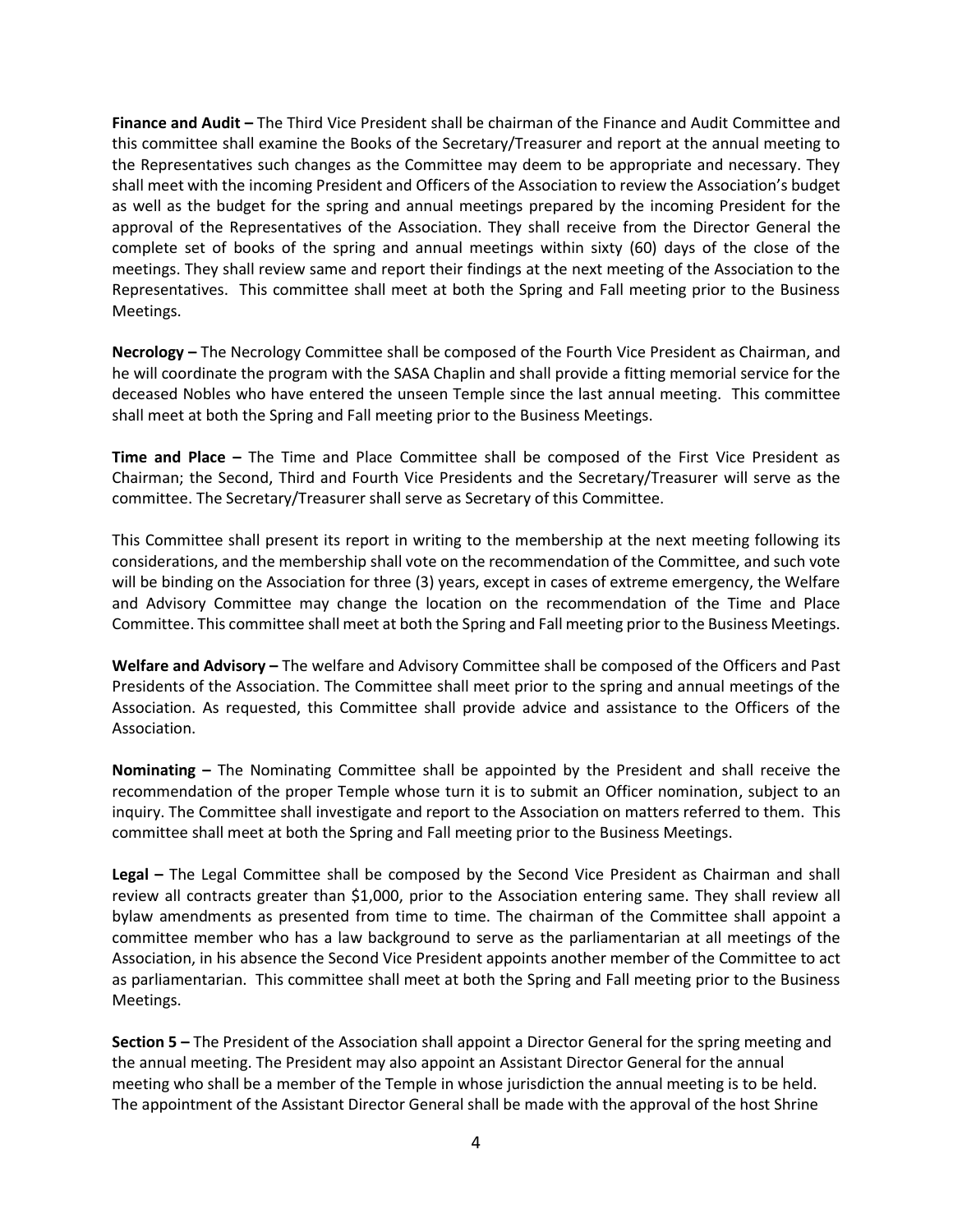Temple. The President may appoint a Treasurer to serve for the Spring and/or Fall meetings. The Treasurer would be responsible for receiving all fees paid at both meetings and he shall be responsible for paying all invoices. Basic financial statements of the Director General shall be prepared in conformity with general accounting principles, including providing all contracts, invoices, payments, receipts and bank statements to be presented to the SASA Secretary/Treasurer no later than December 1 each year. The President shall notify the Secretary/Treasurer of this Association of such appointments not later than sixty (60) days following the President's election

# **Article VI First, Second, Third, Fourth, Fifth Vice President's Duties**

**Section 1 –** In the event of the death, removal or physical disability of the President, the Vice Presidents shall, with full power, severally and respectively, assume the responsibilities and discharge the duties of their Superior Officers according to rank, until the disqualification is removed. At all times each shall perform the duties appropriate to his respective position.

# **Article VII Secretary/Treasurers Duties**

**Section 1 –** The Secretary/Treasurer shall attend all meetings of the Association and keep a true record of all deliberations and transactions and transcribe them in a book or electronic file for that purpose.

**Section 2 –** He shall collect and receive all revenues and shall deposit the same in a bank or trust account in the name of, and subject to the order of the South Atlantic Shrine Association. He shall pay all invoices authorized by the Association. Basic financial statements of the organization shall be prepared in conformity with general accounting principles, including providing all contracts, invoices, payments, receipts and bank statements.

**Section 3 –** The Secretary/Treasurer, in cooperation with the Board of Directors of the Association and the Finance and Audit Committee, shall prepare an annual operating budget for the Association and shall present copies to the Welfare and Advisory Committee members prior to the annual meeting of the Association. The Secretary/Treasurer shall present a copy of the adopted budget to the Annual Meeting of the Association for its information.

**Section 4 –** He shall, at each annual meeting, give a correct amount of his receipts and disbursements, and at the expiration of his term in office, he shall deliver to his successor all moneys, books, paper, or other property that may be in his possession or under his control as Secretary/Treasurer. He shall have the custody of the Official Seal and Affix it to all official communications, notify Members of the Association of annual and special meetings and perform such other duties pertaining to his office as may be required.

**Section 5 –** The Secretary/Treasurer shall direct the Director General to prepare uniform credential forms and mail and/or email them to the member Shrine Temples in ample time for completion and presentation at all annual and special meetings of the Association.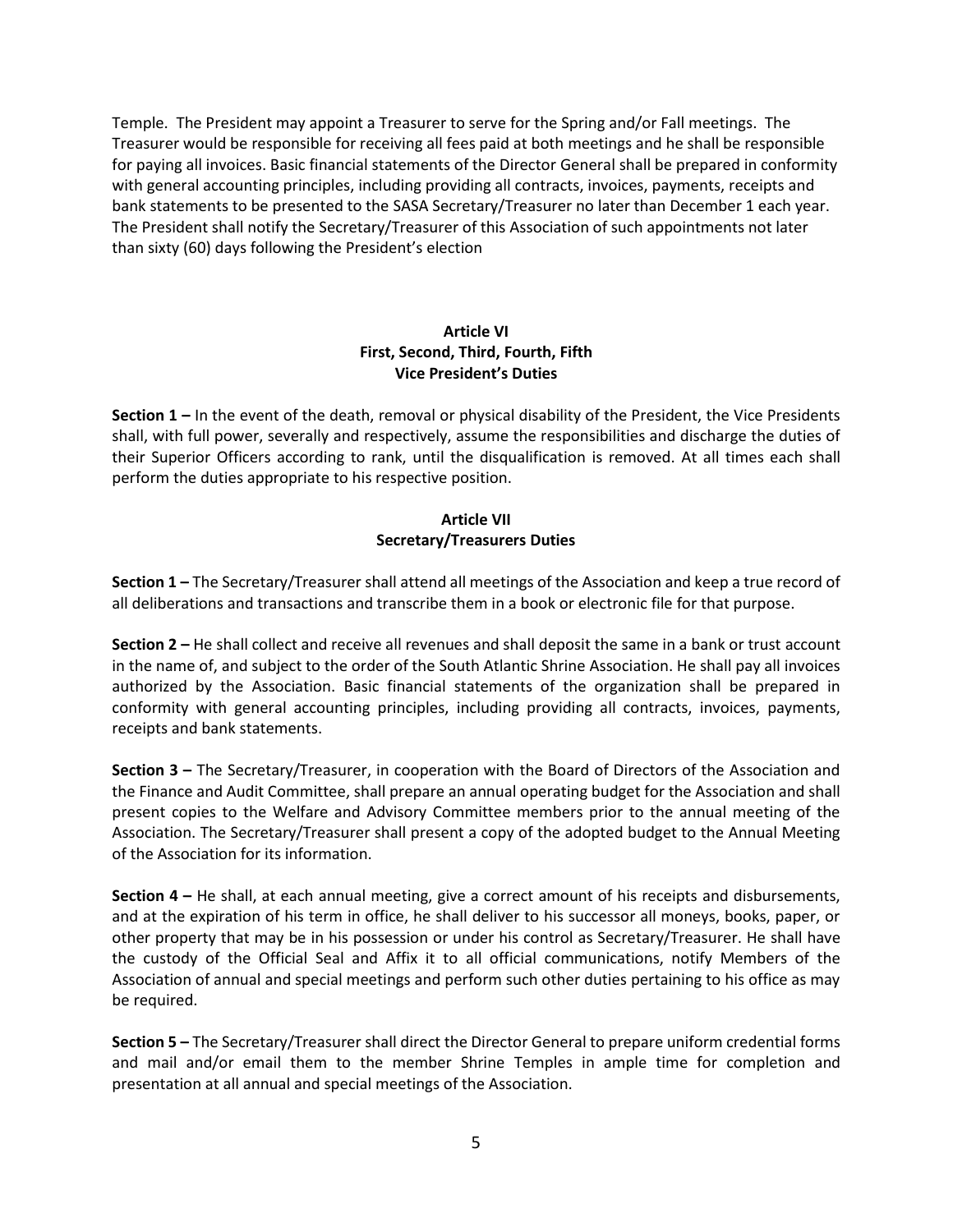**Section 6 –** He shall be compensated for his service an amount set by the Officers of the Association.

## **Article VIII Board of Directors**

**Section 1 –** Board of Directors – The Board of Directors shall consist of the elected officers of the Association.

**Section 2 –** Quorum – Four (4) Directors shall constitute a quorum of the Board.

**Section 3 –** Meetings – The Board of Directors shall meet on call of the President, who shall be its chairman. He must call a meeting when requested by three (3) of the Directors. Meetings may be conducted in person, by telephone or other means of communication by which all parties may be connected and all comments and conclusions as well as a vote on any resolution may be heard and/or observed by all members.

**Section 4 –** Notice – The Secretary/Treasurer shall give not less than ten (10) days' notice to each Director of the time and place of the meeting. Notice may be waived in writing prior to or subsequent to such a meeting.

**Section 5 –** Budgets – The First Vice President, in conjunction with the Board of Directors, shall prepare the proposed Association budget including the spring and fall meetings for the ensuing year. The Secretary/Treasurer in conjunction with the Board of Directors shall prepare an operating budget for the upcoming year. The Board shall:

Report or cause to be reported to the Representatives of the Association at the appropriated stated meeting of the Association any proposals, for amendments to the departures from the budgets and the reasons therefore, all changes to the budges shall be subject to the approval of the Representatives; and

Cause copies of the complete budget for the succeeding year to be made available upon request to each Shrine Temple and Board member at least sever (7) days prior to the meeting at which it shall be considered. The proposed budget shall be in detail and in accordance with the Uniform Chart of the Accounts prescribed by Shriners International together with the amount budgeted for the preceding year.

**Section 6-** Multiple Budgets – The Board of Directors shall provide an operating budget for the spring and annual meetings and impose other conditions for the management of its financial affairs.

**Section 7 –** Contracts – The Board of Directors shall approve all contracts entered by the Association with the same being approved by legal committee as outlined in Article VII; however, council's review shall be for purposed of legal and policy sufficiency. Upon approval of the Board of Directors all such contracts shall be presented to the representatives for their approval.

**Section 8 –** Unauthorized Acts – Except as specifically provided by the bylaws or resolution of the Board of Directors, no Shrine Temple, Unit Association, Shrine Club, group of persons, or person has the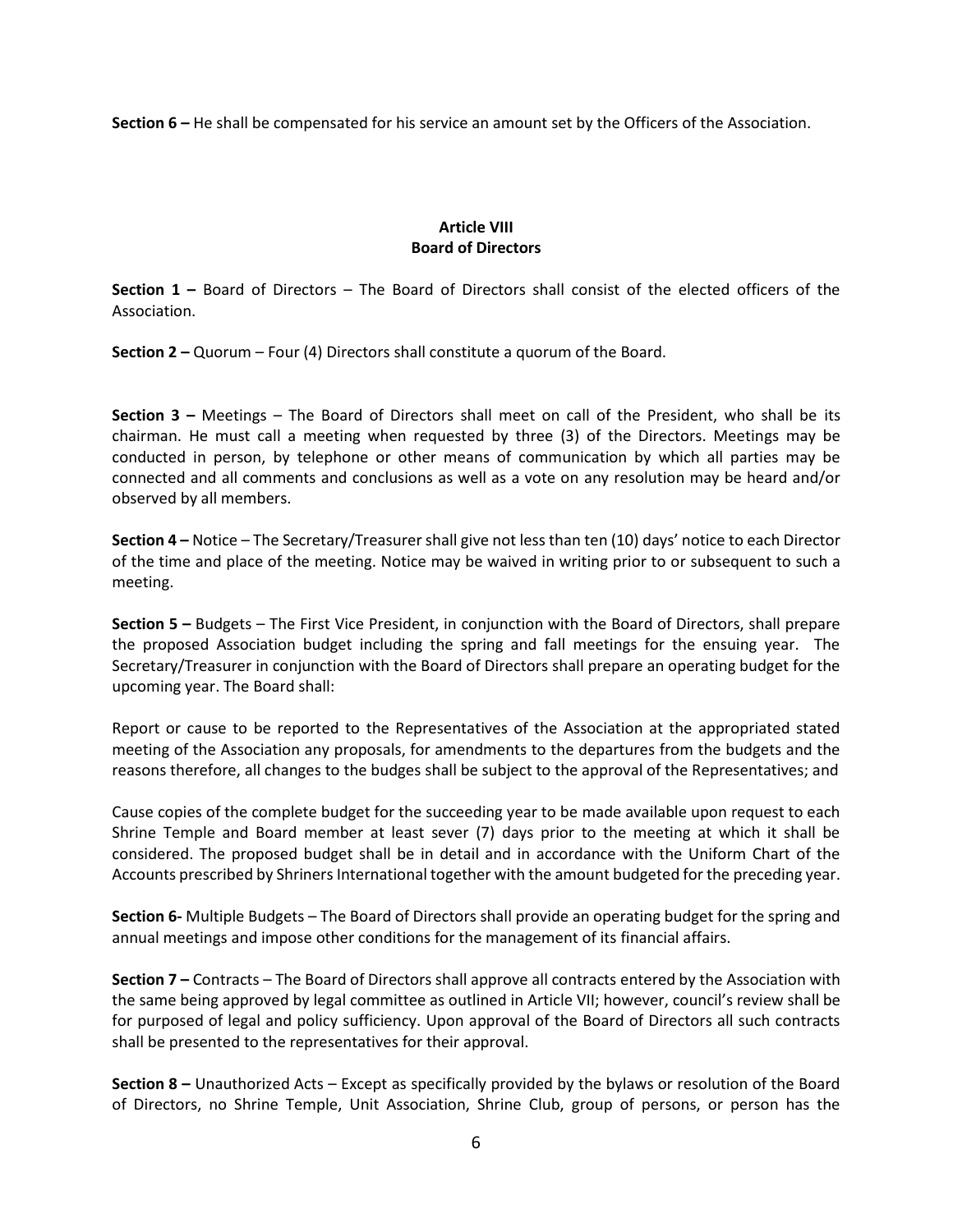authority, express or implied, to act as the agent of, to act on behalf of, or by his act or omission to obligate or bind the association to any contract, obligation or commitment or behalf of the Association.

# **Article IX Uniformed Bodies**

**Section 1 –** The various Uniformed Units of the Member Temples may, in accordance with the bylaws of Shriners International, organize Associations for providing entertainment for the members at the Annual Meeting, and to encourage and promote the principals of Shrinedom.

**Section 2 –** Upon the formation of an Association of Uniform Units, that Association shall present a copy of its bylaws, or rules and regulations, to the President of the Association for review, and if found in order they shall be forwarded to the SASA officers for their approval. Amendments hereto shall require the same review and approval.

**Section 3 –** The Uniform Units shall report their officers who have been elected at the annual meeting to the Secretary/Treasurer with thirty (30) days of said election. They shall annually file a financial report with the Finance and Audit Committee as prescribed by Shriners International.

**Section 4 –** The Uniform Units shall coordinate their meetings in the spring and fall to be held in conjunction with the dates approved by the Time and Place Committee for SASA. A waiver may be submitted to the President for consideration of Uniform Units to meet any other time if they cannot comply with this section.

#### **Article X Annual Meeting**

**Section 1 –** Registration Fee – The Registration Fee for each Noble shall be paid to the Director General before September 1<sup>st</sup> for the Annual Meeting and before March 1<sup>st</sup> for the Spring meeting. A fee is not required for the Ladies and Children of Nobles and an identification badge shall be furnished upon request.

The Potentates of member Shrine Temples shall be responsible for ensuring that the registration fee is paid for all Shriners under their jurisdiction attending the spring and annual meetings of the Association.

**Section 2 –** Parade Order – The Shrine Temple of the President of the Association shall be first in the parade lineup. The remaining lineup shall be determined by lot and conducted by the Director General at the previous Spring Meeting.

**Section 3 –** Rooms – The Potentates of SASA Member Temples shall be responsible for choosing the number of rooms and hotels or motels for their Temple at the Annual Meeting.

**Section 4 –** The President of SASA shall select the headquarters hotel or motel for the spring and annual meetings.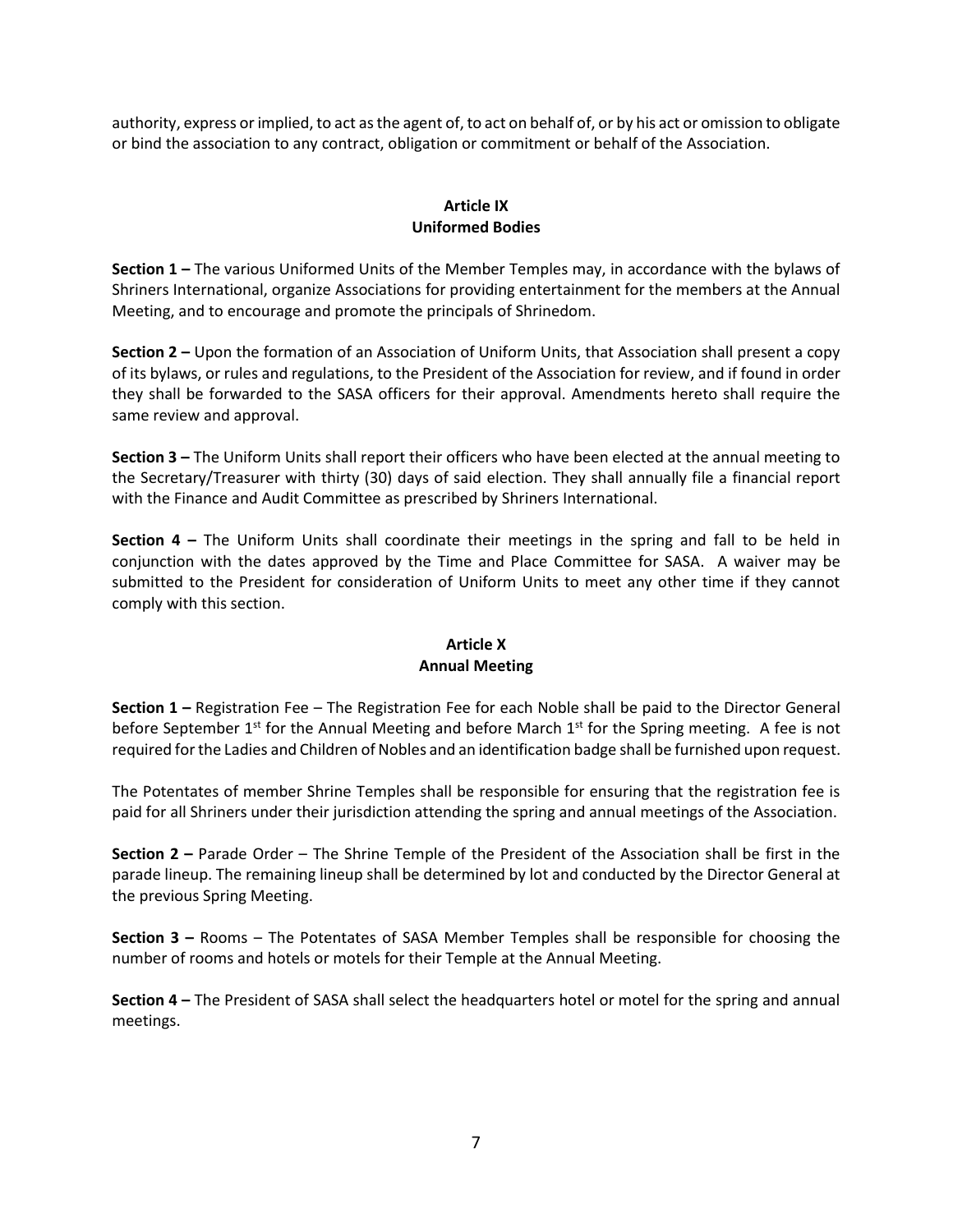#### **Article XI Dues**

**Section 1 –** The annual dues for each Member Shrine Temple in the Association shall be Five Hundred Dollars (\$500.00) due and payable prior to the Spring Meeting.

#### **Article XII Seal of the Association**

The Seal of the Association shall be round, two inches in diameter, with the Association emblem in the center, and around the edges between two (2) concentric circles the words, "South Atlantic Shrine Association",

# **Article XIII Amendments**

**Section 1 –** Proposed amendments to these bylaws shall be submitted in writing and filed with the Secretary/Treasurer at least thirty (30) days prior to any meeting of the Association. Notice of any proposed amendments shall be included in the summons to Recorders of Member Shrine Temples for that meeting. Any such amendment may be adopted by a vote of two-thirds (2/3) of the Representatives present and voting.

**Section 2 –** Proposed amendments may be modified while under consideration at any meeting. Modifications must be germane to the subject. The entire section to be amended must be fully written out, as it will be read with the proposed amendment including therein.

These bylaws of the South Atlantic Shrine Association were approved this 23rd Day of March 2018 at its annual meeting.

President

\_\_\_\_\_\_\_\_\_\_\_\_\_\_\_\_\_\_\_\_\_\_\_\_\_\_\_\_\_\_\_\_\_\_\_\_\_\_\_\_\_\_\_\_

Attest:

Donald à

Secretary/Treasure

3/25/2022 Date